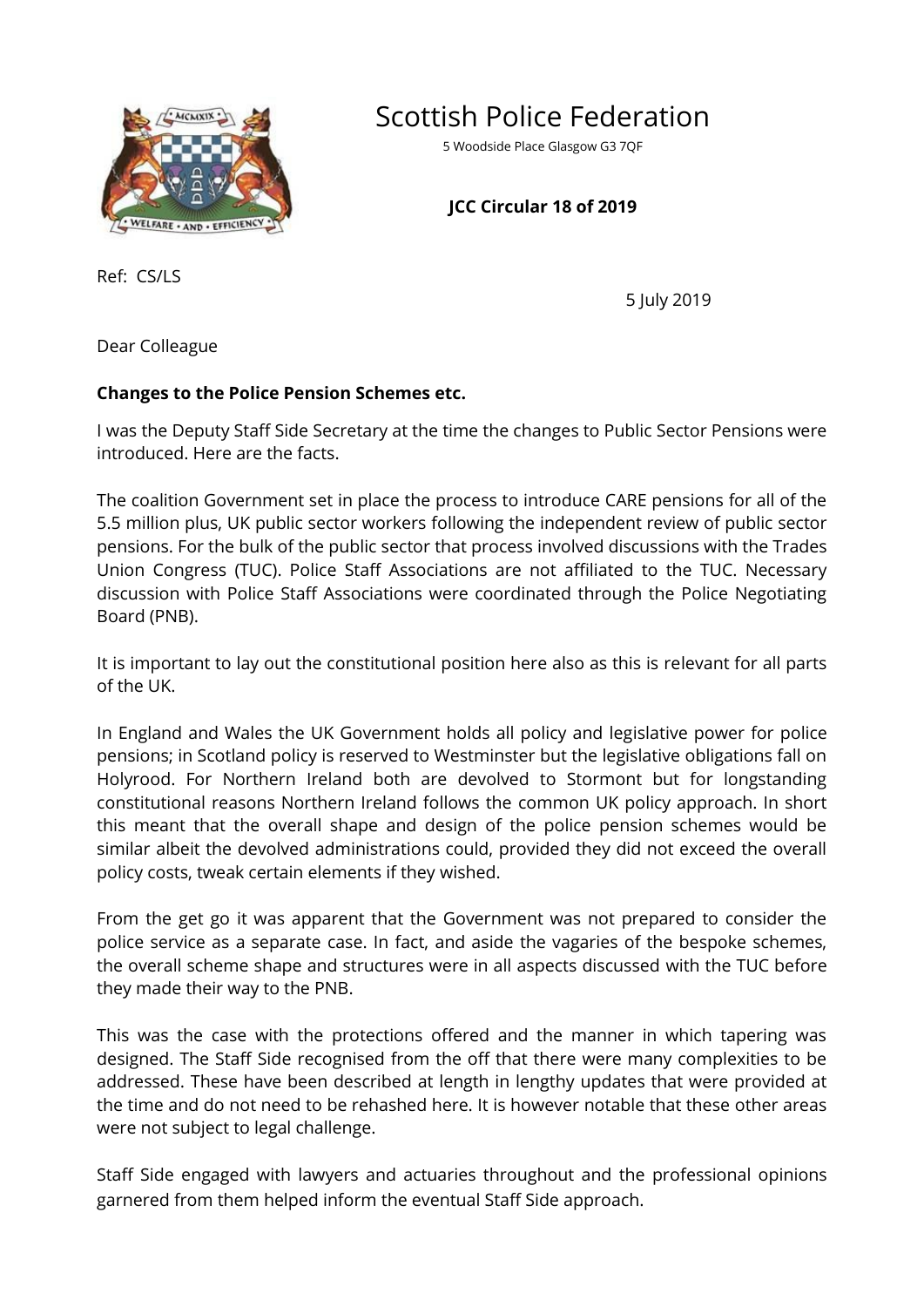It is also important to be clear that the discussions within Staff Side were exceptionally heated at times. The anger in some quarters was palpable, and professional (and occasionally less so) differing opinions were common. That being said, all members of the Staff Side recognised that we had to find common ground and try to shape a better scheme than that which was originally proposed. On a personal level I am impacted by the pension changes and made sure that the impact on those not in receipt of protections, or limited protections was a consideration throughout.

It has been suggested by some that "the Federation" maybe didn't get the wrong advice but maybe asked the wrong question. This is completely baseless. The Federations of the police forces in England & Wales, Scotland, and Northern Ireland have a long and proud track record of raising legal challenge to protect the rights of police officers. As just one example from the countless in each jurisdiction; PFEW brought a case that improved lump sums for tens of thousands of police officers, PFNI have been successful in claims for hearing loss for thousands of officers, and the SPF is currently fighting one of the most significant privacy cases for every police officer ever to have come before the courts. Any suggestion the Federations shy away from a fight doesn't withstand a shred of scrutiny.

The nature of legal challenge is there is always a winner and always a loser. In the courtroom someone's starting opinion and argument is always found to be wrong. That is a fact of life. However Federations have an absolute and unavoidable fiduciary obligation in terms of the funds they manage. I have never seen any Federation ask a closed question in order to "get the answer it wants" on any occasion they have had to refer to legal counsel. Beyond that the solicitors and counsel utilised by the federations are amongst the very best that money can buy. They have to be. Records will show that all our Federations have taken and continue to take on all our Governments, and win.

Every opinion that Federations secure lay out the strengths and weakness of any matter under consideration. Regardless of whether some like it or not, making legal opinion public would be an act of folly for those reasons alone. Even now when the remedy has still to be decided, giving your opponents access to your weaknesses would be an act of utter recklessness.

The area of greatest controversy in the pension changes was clearly that of age discrimination. The Staff Side was aware that transitional protections had been offered to the TUC and sought similar. The period of transition offered to the TUC was extended (to four years) and after initial reluctance to deliver the same to the police, the Staff Side persuaded Government that it should.

At this point it is worth pausing to reflect on the reality that faced Staff Side.

The transitional nature of the protections offered was recognised as being discriminatory on the basis of age. We all knew this. Our extensive opinions supported the view that Government could justify this and therefore not be found in breach of the law. Both these positions (discrimination and justification) were widely communicated at the time.

The question Staff Side faced was a simple one. Do we pursue some improvements for some or do we not? It has been argued that we should have not and every officer should have been treated the same. That position deserves some exploration and I do so now.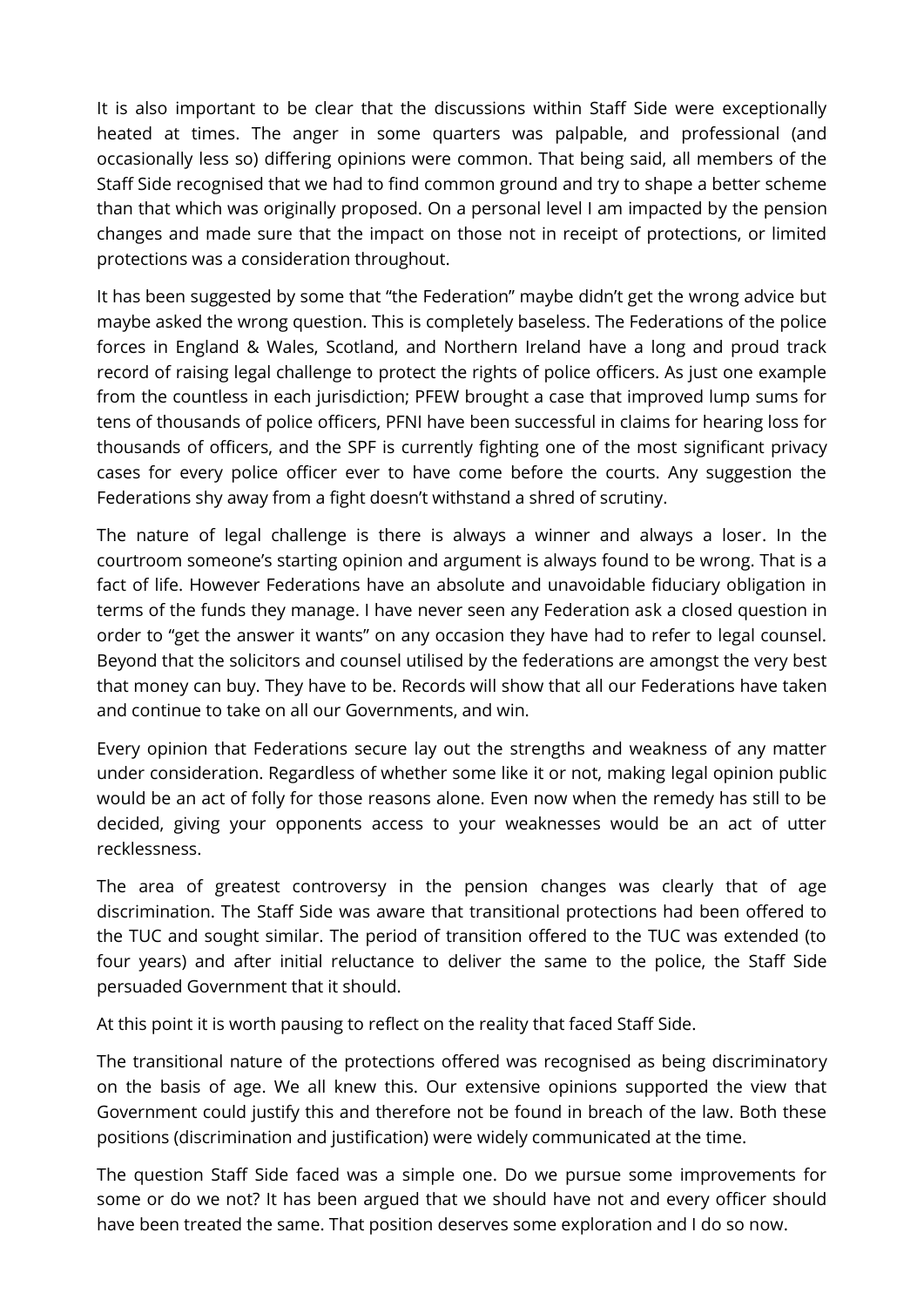Had that occurred the police schemes would have been significantly different to others. That in its own right would not have been a problem and every officer would have transferred to CARE in April 2015. Had that happened the following would now be true;

The basis for a legal challenge (regardless of the opinions secured by Staff Side) would not have presented itself. It is possible other avenues for challenge could have been identified but given the tribunal found the transitionary protections were not justified, it is an inherently logical conclusion that lack of transitional protections could not give rise to challenge them. The only certainty that would have prevailed is that far more officers would be in the same positon or worse than those claiming loss now.

It is also important to note that at no time has the legality of the CARE scheme itself been questioned. In fact it is notable that despite this being part a key tenet of the critics' arguments, this was eventually abandoned in favour of sole emphasis on the transitional arrangements.

Who honestly believes that knowing what we now know, police officers would be sitting quietly watching with a degree of contentment that we aren't in the mix for remedy because we didn't seek to be included in the transitional arrangements? This may be an ironic observation but is one which nonetheless deserves to be made.

Whether you accept it or not, the Federations and Staff Side, like every other trade union faced an impossible choice. Whatever options were progressed, a significant cohort would be affected.

It is often forgotten that when it comes to pensions there is no such thing as a staff association veto. The changes could simply have been imposed. The changes secured by the Staff Side did deliver improvements on the initial police scheme the Government could simply have put in place.

No other public sector union has a veto on pensions either. Yes it is true they could choose to pursue industrial action but they did not. All we can do is speculate on why. In reality and beyond not being privy to the discussions with the TUC, the police staff associations were in no stronger or weaker a position than any other union during the pension changes. This is perhaps best illustrated by the fact that EVERY SINGLE SECTOR saw their pensions change in April 2015.

I now turn to the here and now. It is a fact of life that individuals can and do change the law. Legal rulings impact on us all. The law does not require every individual to argue the same case over the same set of circumstances. If we look at one of the examples previously cited – a former principal official of the PFEW was the lead claimant that led to universal improvements to retired police officer (and firefighter) lump sums. A firefighter subsequently led another claim and secured benefits for firefighters and police officers. On each occasion no other police officer (or firefighter) had to make the same arguments once the principle was settled.

I am aware that employment tribunals as a rule are slightly different but it remains the fact that individual tribunal rulings have also changed the law for all without the need for mass litigation after the facts have been settled. The Holiday Pay cases are recent and real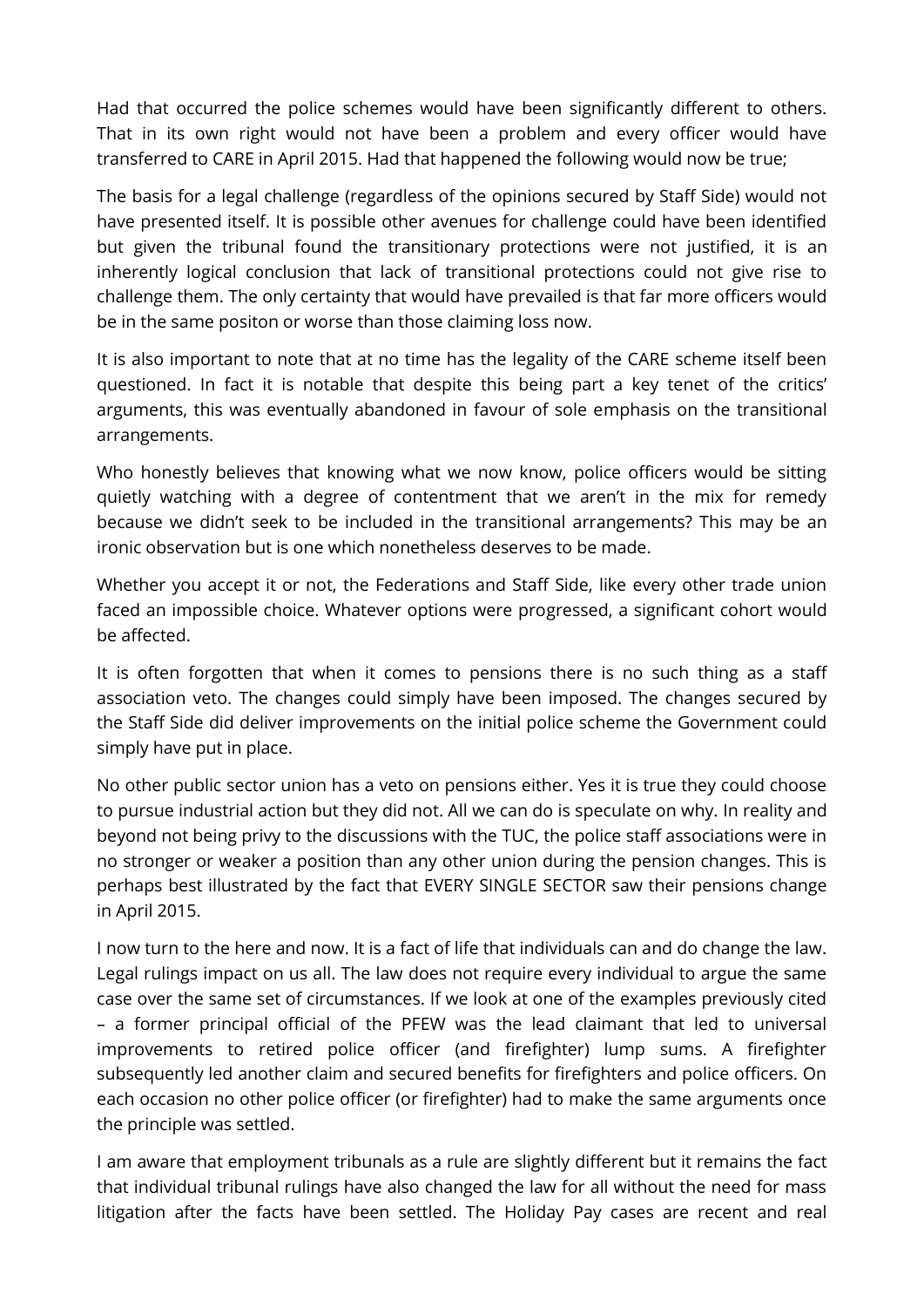examples of where the law has been changed without the need for each individual employee in every conceivable sector to traipse to tribunal to argue the same points.

We now await the Government's response. We can speculate but will not know either what that will be or what actions (if any) we need to take until that time comes.

The following three bullet points are the ONLY absolute facts at this time. Anyone who claims that more than this is true, at this time, is being disingenuous.

- The CARE scheme has not been found to be unlawful.
- The transitional protections have been found to be unlawful and a remedy will need to be applied.
- That remedy has to be agreeable to the employment tribunal.

For the reasons laid out above it is considered highly likely the Government will apply an industrial remedy to the tribunal decision. That means the Government is likely to look at a whole public sector "fix" and not one solely for Judges and Firefighters.

That "fix," if it is to be applied will inevitably require the involvement of all of the public sector trade unions (including police staff associations).

The need for a remedy does not mean the pensions will be re-negotiated. The 1987 and 2006 pension schemes are closed and there is no indication they will be reopened. Similarly there is no indication the other public sector pension schemes will be renegotiated either.

I am aware that some are claiming deals have been done and attempts to undermine the negotiating positions are afoot. Again this is completely baseless. The simple fact is that no one knows what is happening until such time as the Government makes its statement.

Whilst I am sure some take comfort from quarters claiming that they will fight for "nothing less than full reinstatement of original pensions," or words to that effect, there is no obvious indication that this is even going to be a consideration as part of the remedy. It may be, but again no one will know until the Government makes its statement. In the simplest of terms, whilst any remedy is almost certainly going to need some form of acceptance from trade unions (and ultimately the tribunal itself) this does not mean the Government will be negotiating on anything other than remedy.

Whilst the Government has to report to the tribunal within three months it is a racing certainty that the actual remedy for the masses will not be effective immediately. By that I mean that given the complexity of whatever lies ahead that it could take a significant period of time before the actual "fix" is put in place. This will however have no bearing on its date of actual application.

The Federations have not left others to do the heavy lifting on this. It is true that our opinions did not support the likelihood of a successful outcome but we asked the questions in good faith and took the answers on a similar basis. We simply did what any sensible organisation (including it appears every other public sector trade union) did – we watched the legal process as it unfolded and continued to ensure that any significant developments would be considered as they arose. Quite simply there was no need for the Federation's to lodge tribunal claims at any stage during the ongoing process. I appreciate that like much of